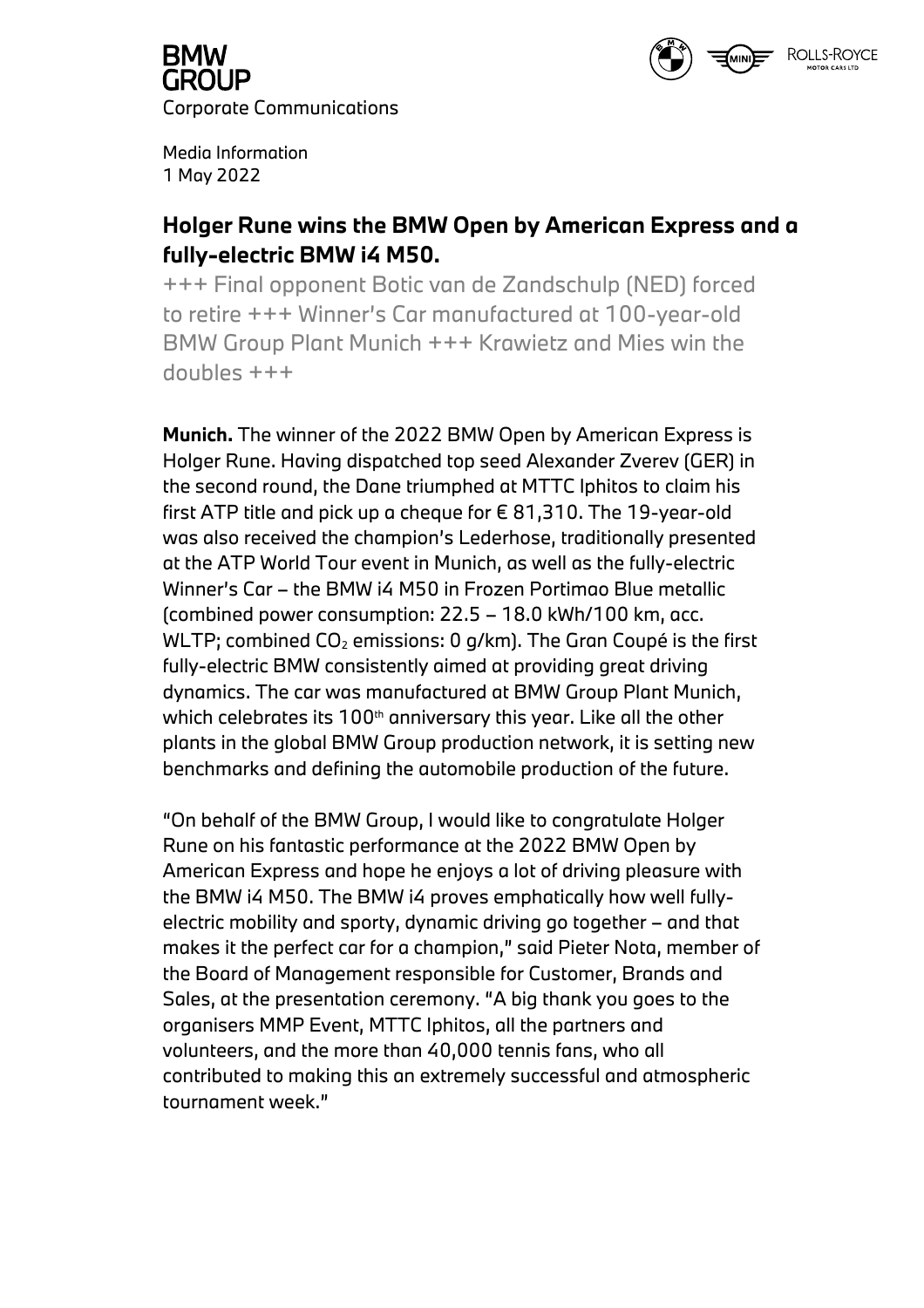

# **GROUP**

Corporate Communications

Media Information

Date 1 May 2022

 $_{\text{Subject}}$  Holger Rune wins the BMW Open by American Express and a fully-electric BMW i4 M50.

Page 2

In the final, Rune's opponent Botic van de Zandschulp from the Netherlands was forced to retire due to acute illness with the score at 4:3.

"Even though I certainly didn't want to win in this manner, I am absolutely delighted with my first ATP title. The week was superb, I really love Munich and the fans. The atmosphere was fantastic", said Rune, after receiving the trophy from Minister President of Bavaria, Markus Söder. BMW Brand Ambassador Lena Gercke had driven the BMW i4 M50 onto centre court and then took the beaming winner for a lap of the red clay. The Dane does not yet have a driving license but now has a fine incentive to take his test. "I am going to get my driving license as soon as possible, so that I can drive this brilliant BMW i4", said Rune, who has moved up to 44th in the world rankings and announced that he plans to return to Munich to defend his title next year.

The doubles at the 2022 BMW Open by American Express was won by Kevin Krawietz und Andreas Mies from Germany, who triumphed 4:6, 6:4, 10:7 against Brazilian Rafael Matos and David Vega Hernandez from Spain.

The figures for fuel consumption, CO2 emissions, power consumption and range are measured using the methods required according to Regulation (EC) 2007/715 as amended. These figures refer to vehicles on the automotive market in Germany. For span widths, the specifications take into account the effects of any optional equipment.

All values were calculated based on the new WLTP test cycle. WLTP values are taken as the basis for determining vehicle-related taxes or other duties based (at least inter alia) on CO2 emissions as well as eligibility for any applicable vehicle-specific subsidies. Further information on the WLTP and NEDC measurement procedures can also be found at www.bmw.de/wltp.